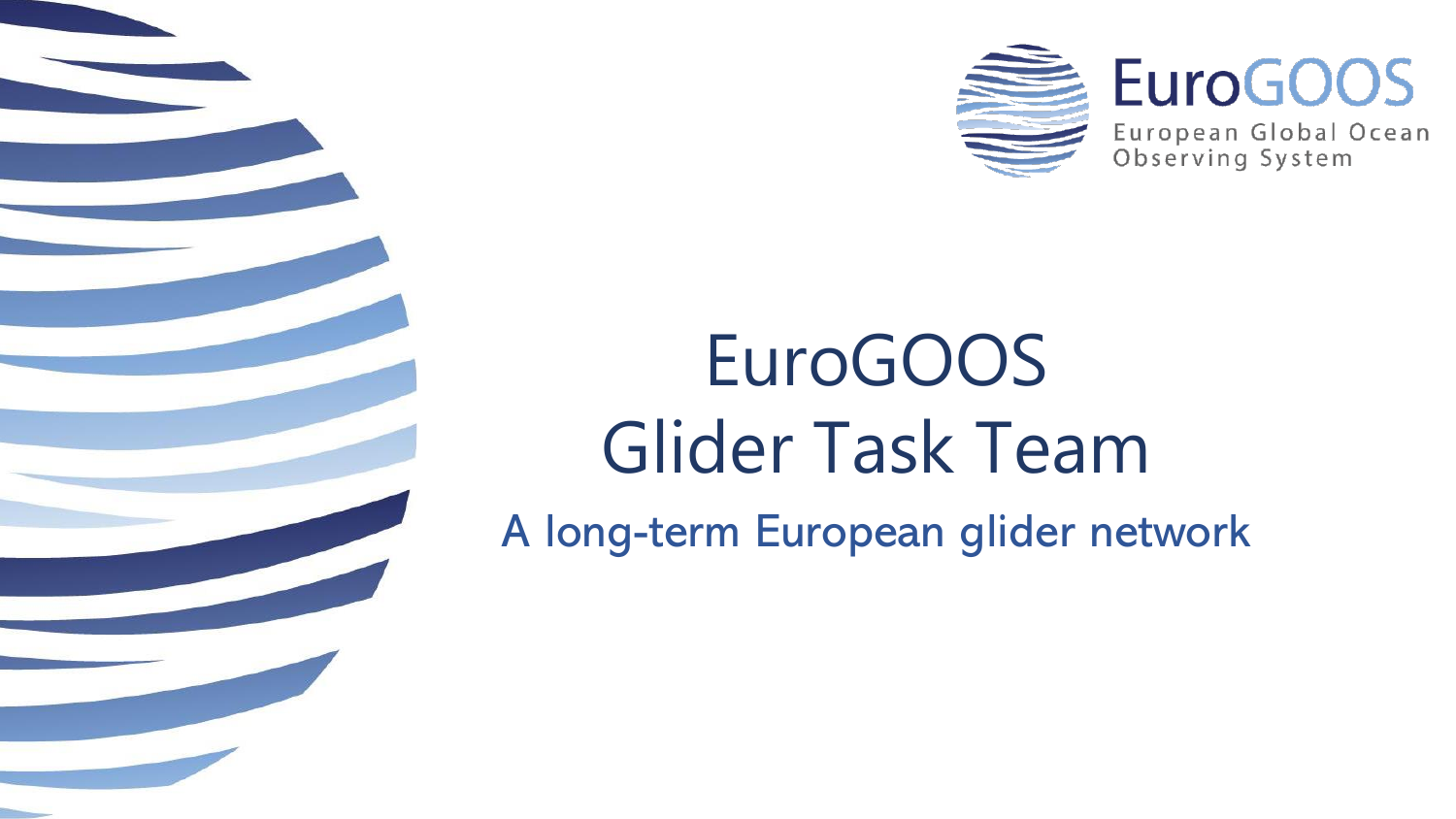

#### **Establishment of the European Glider Community**





Contribution to Global Data Assembly Centre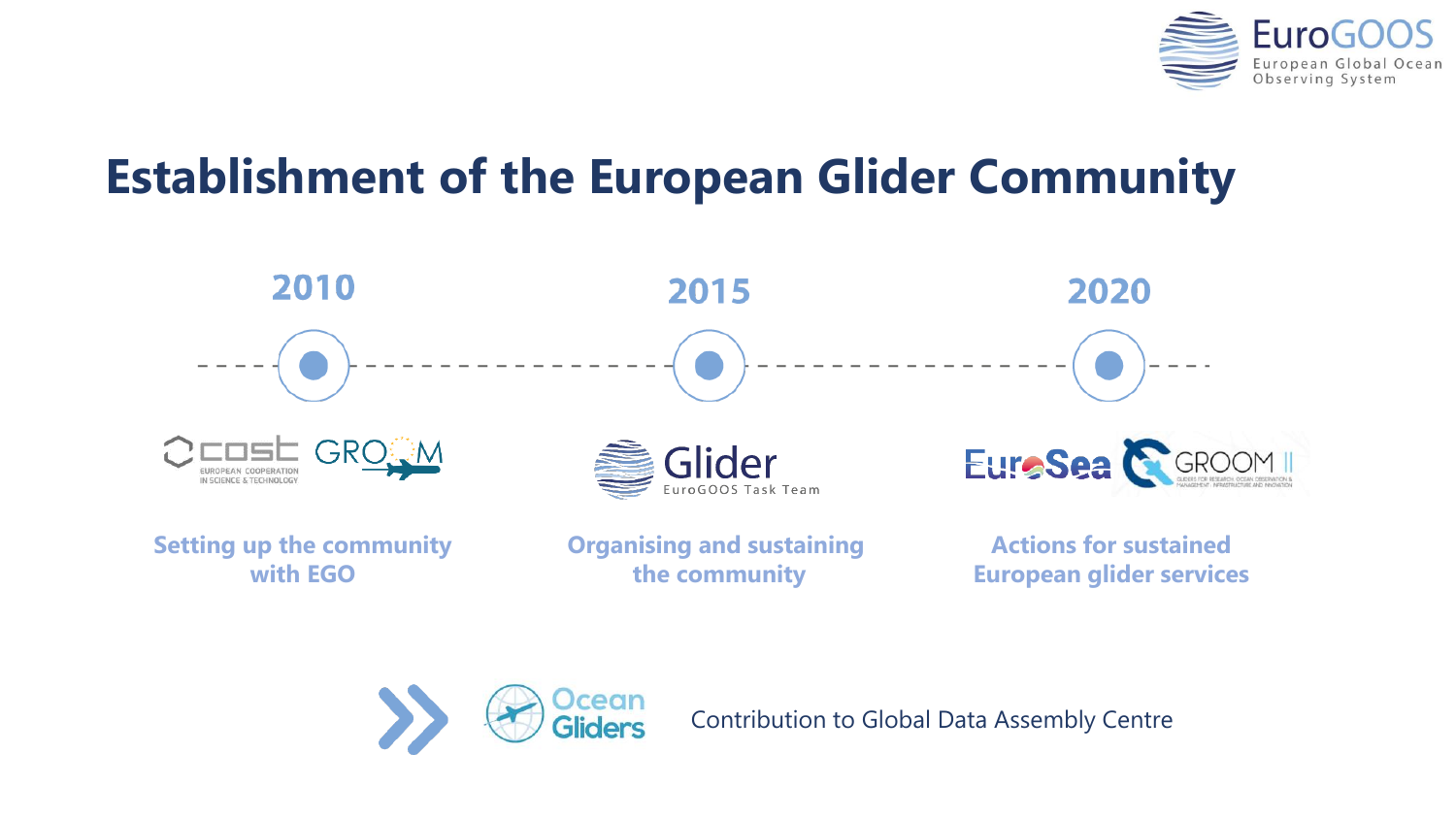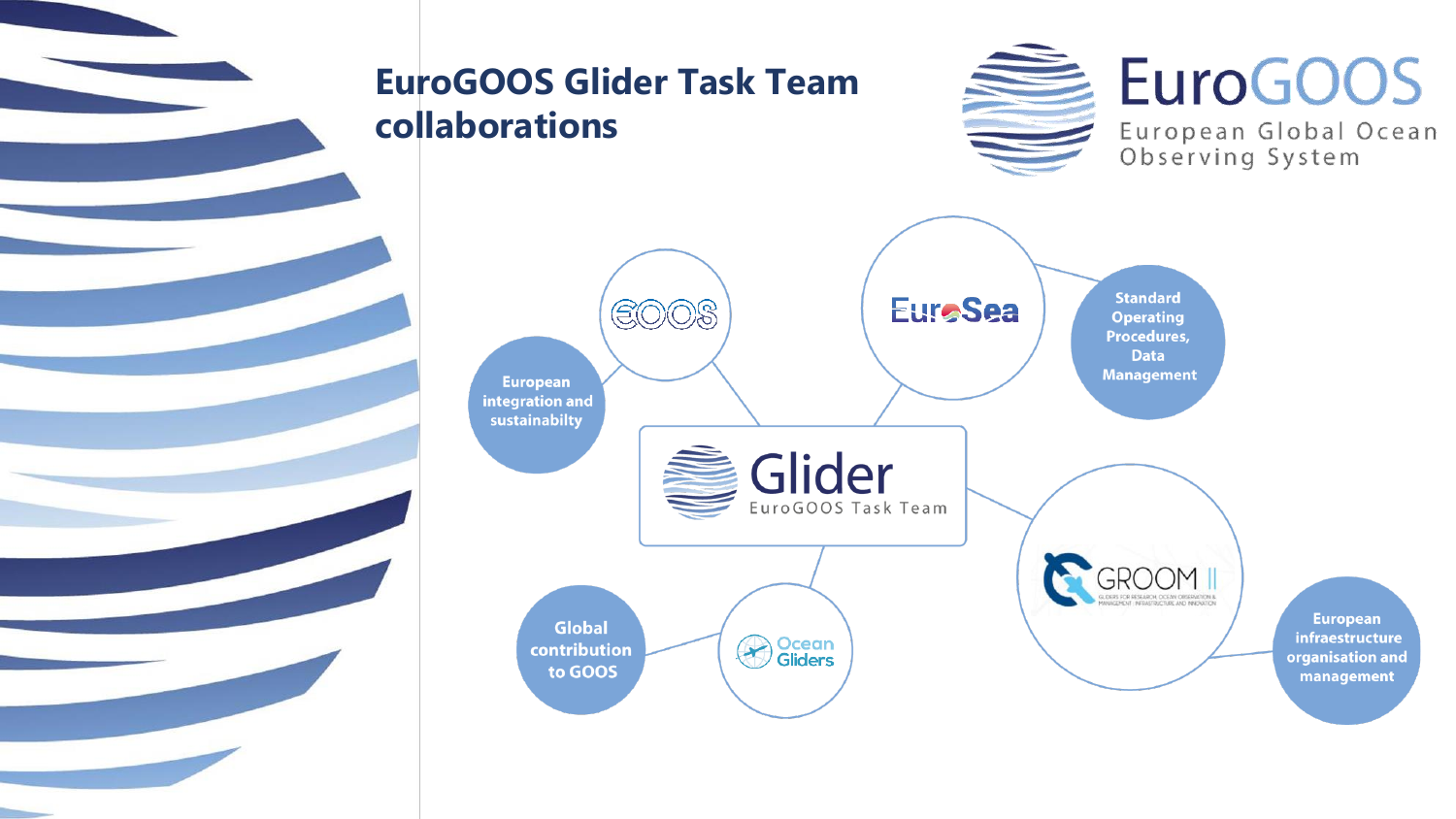



### **Analyzing state of play in European glider network**







**Extract from the results of the EuroGOOS Glider Task Team 2021 survey of national glider operators Among the results, the survey showed the state of play in operations, technologies, sustainability plans, and data sharing Report available soon on <https://eurogoos.eu/gliders-task-team>**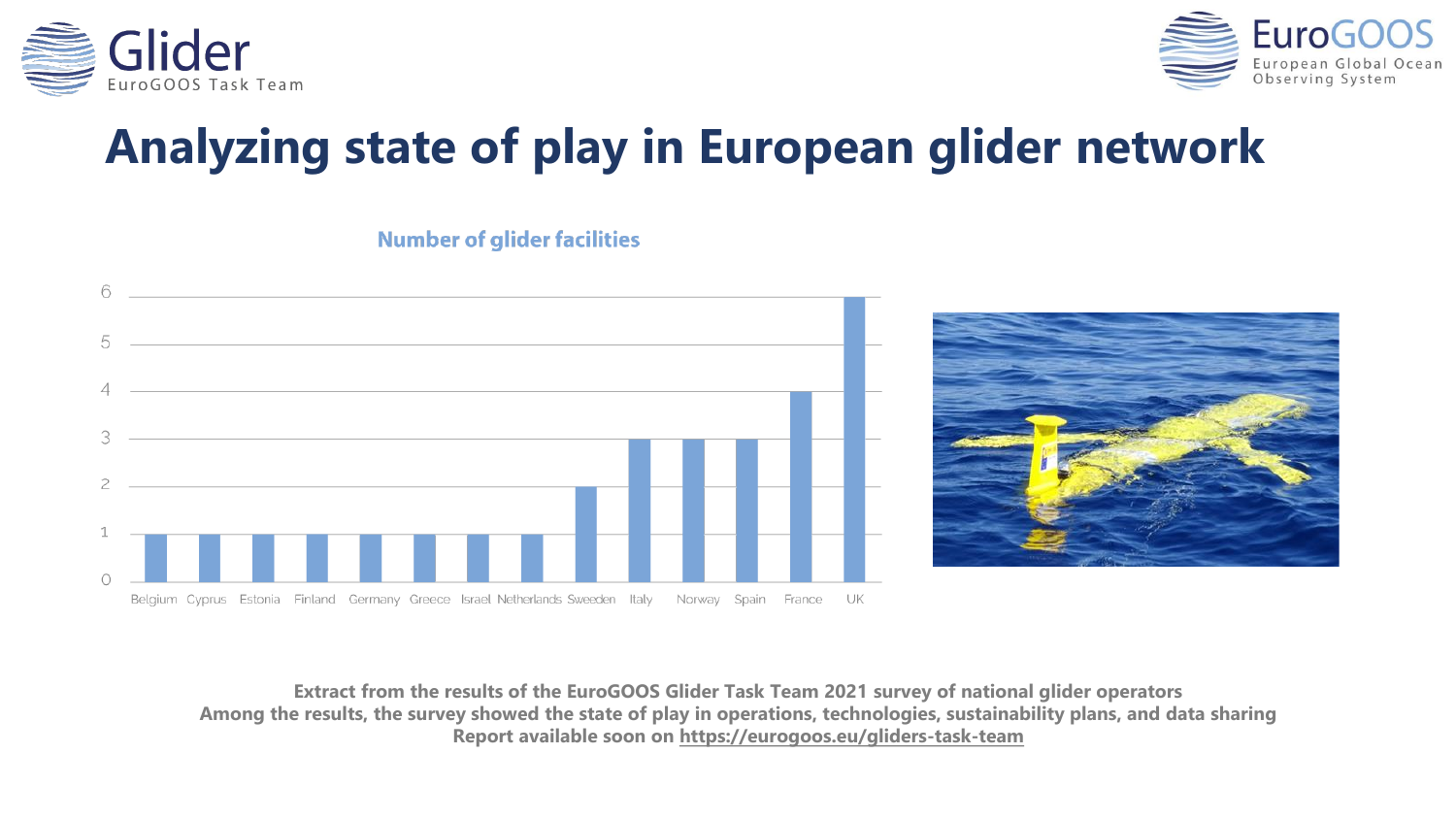



## **Next steps for European glider coordination (I)**

- **I. Data Management:** EuroGOOS GROOM II EuroSea **European Gliders Workshop** in June 2022
	- Improve the management of real time glider data and metadata in Europe
	- Identify the bottlenecks and obstacles faced by data providers and operators to standardize the glider data flow
	- Discuss delayed mode glider data management objectives, approach, and funding
	- Propose a roadmap for glider data management in Europe and contribute to the global system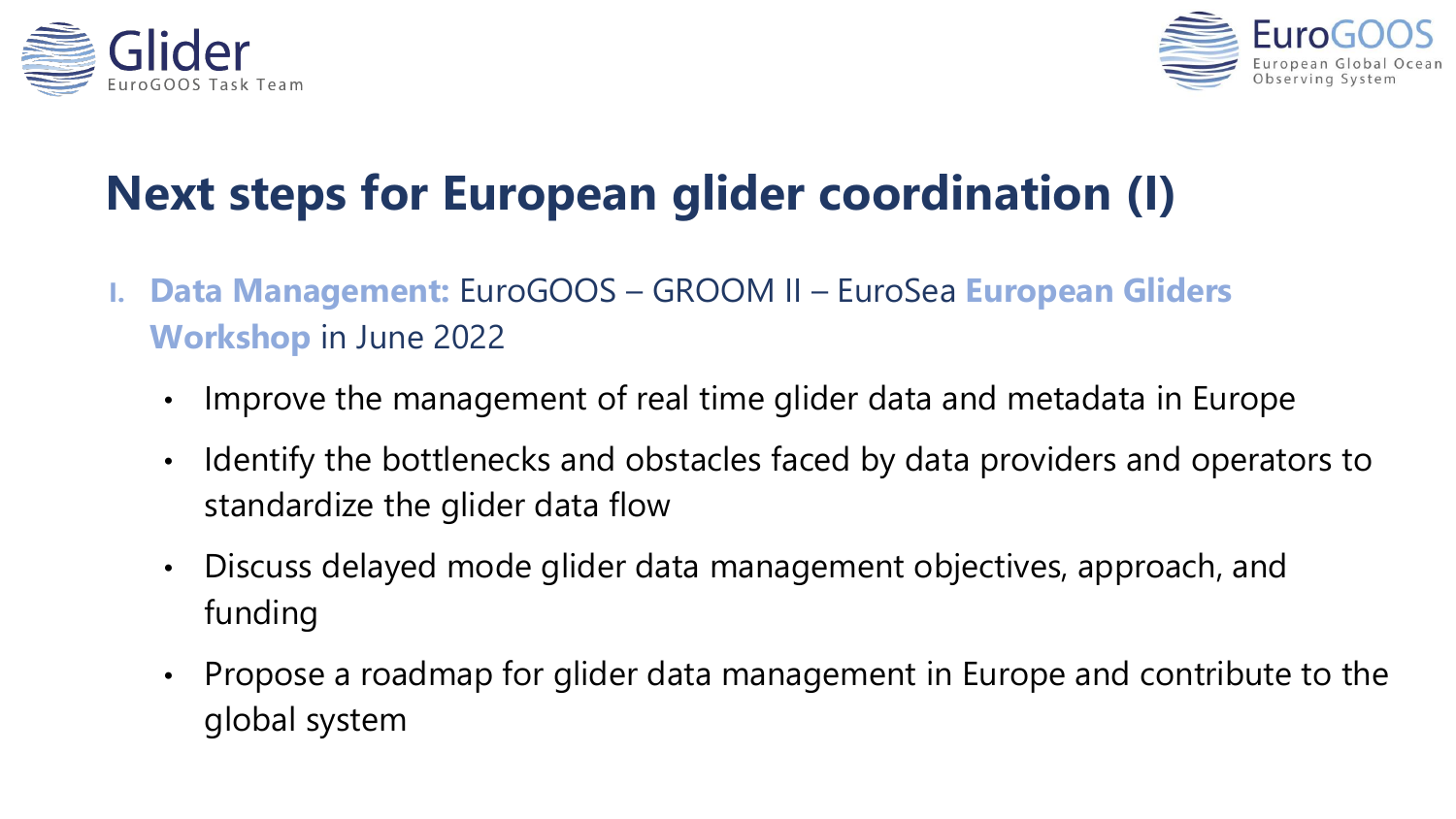



### **Next steps for European glider coordination (I)**

#### **II. Sustain the existing and develop new observatories**

- Strengthen long-term perspective and planning of glider areas and lines and promote sustainability of operations
- Promote new observatories in the European glider array, serving the EOOS framework and supporting European directives and policies related to ocean observation (e.g. MSFD, Marine Spatial Planning, Common Fisheries Policy)
- Extend the observing capacity with new piloting capabilities and sensors, serving excellence in marine science and operational monitoring of the European seas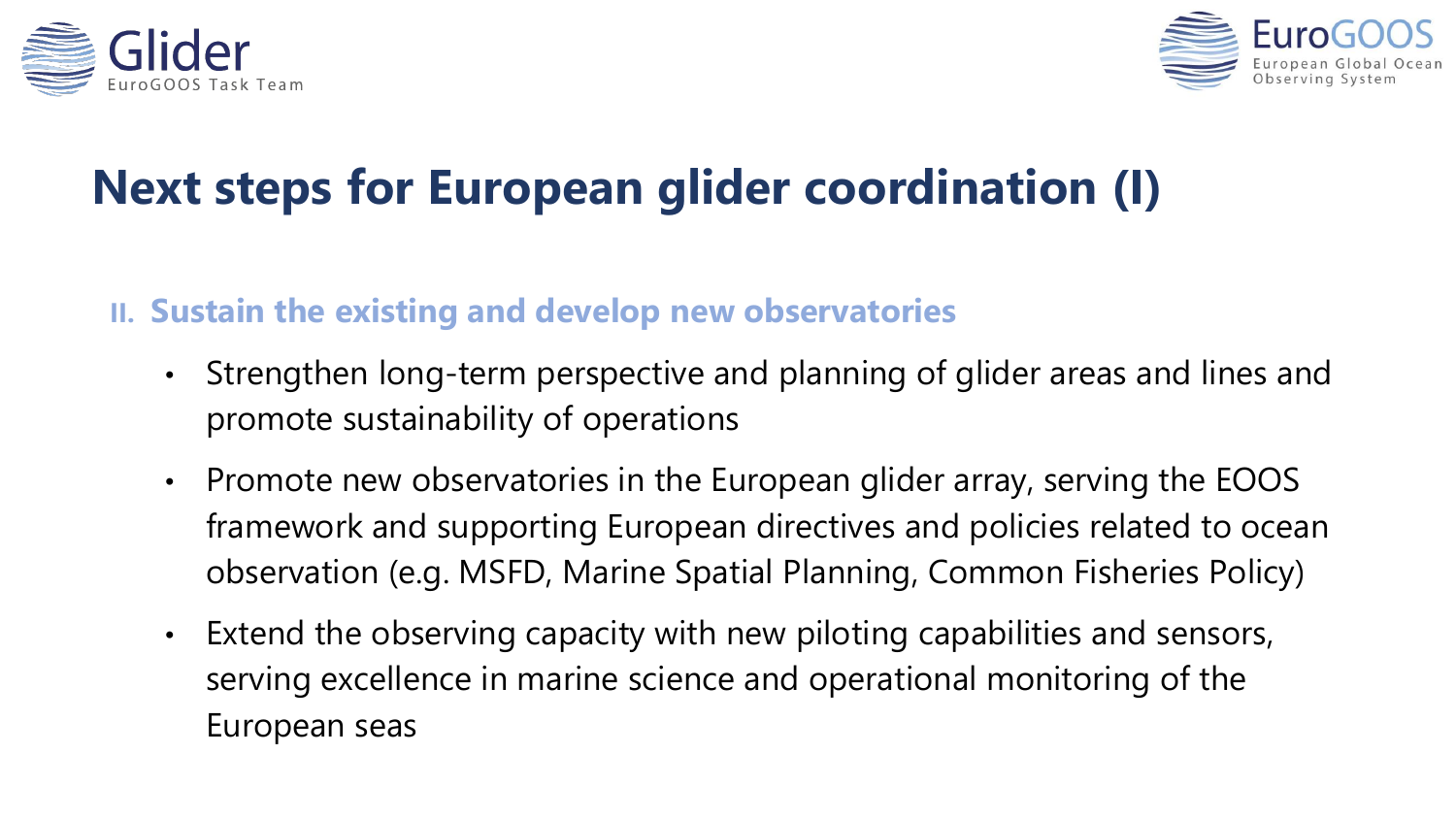



### **Next steps for European glider coordination (III)**

#### **III. Towards a Glider Research Infrastructure in Europe**

- Leverage capabilities of the European glider community to make observations on more variables and in more regions and sustainably deliver FAIR data
- Engage with other autonomous vehicles (wave gliders, sail drones)

**Contribute to the EOOS strategy and implementation plan 2023-2027**